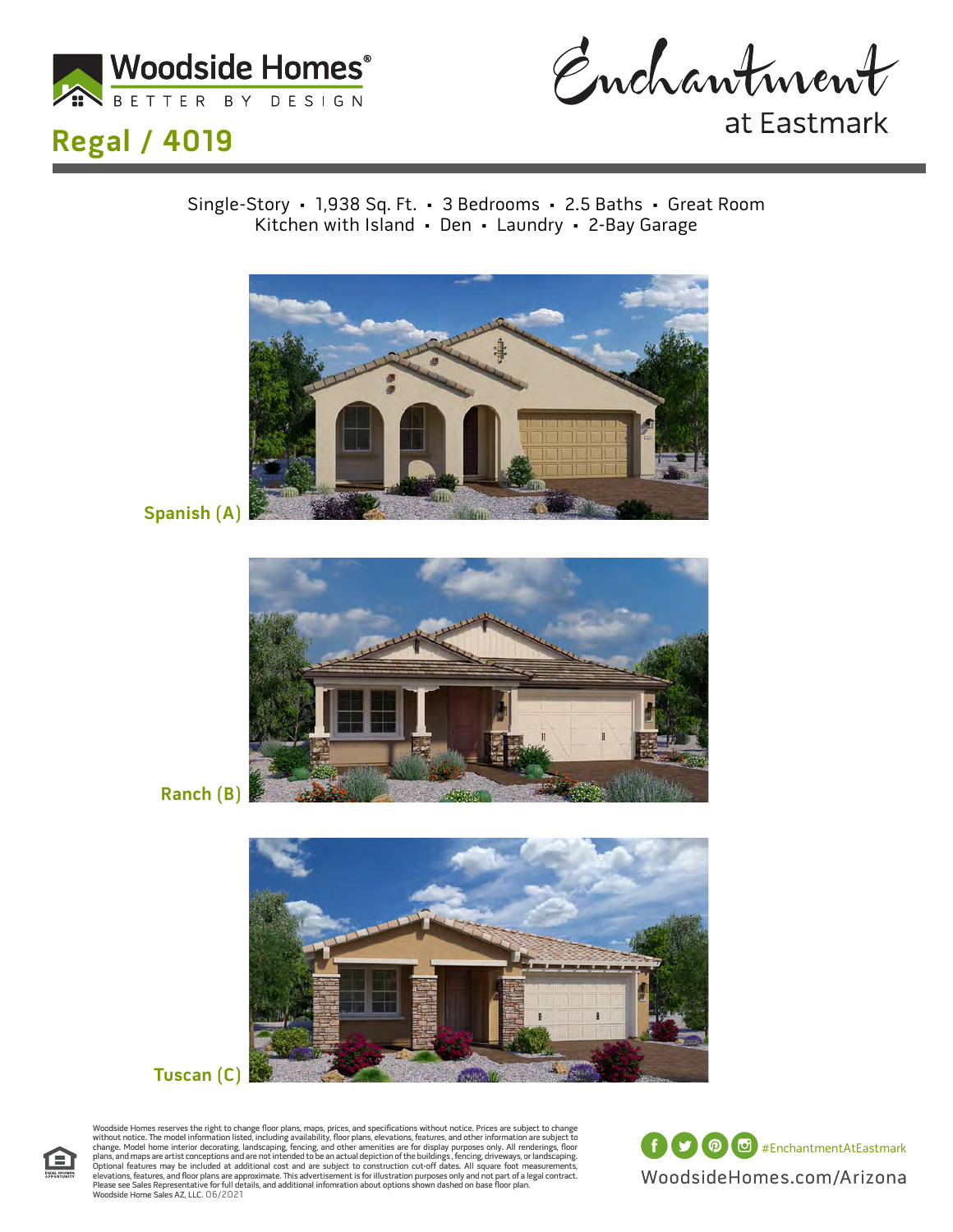

Enchantment

at Eastmark



#### **FLOOR PLAN**



Woodside Homes reserves the right to change floor plans, maps, prices, and specifications without notice. Prices are subject to change without notice. The model information listed, including availability, floor plans, elev Please see Sales Representative for full details, and additional infomration about options shown dashed on base floor plan.<br>Woodside Home Sales AZ, LLC. 06/2021

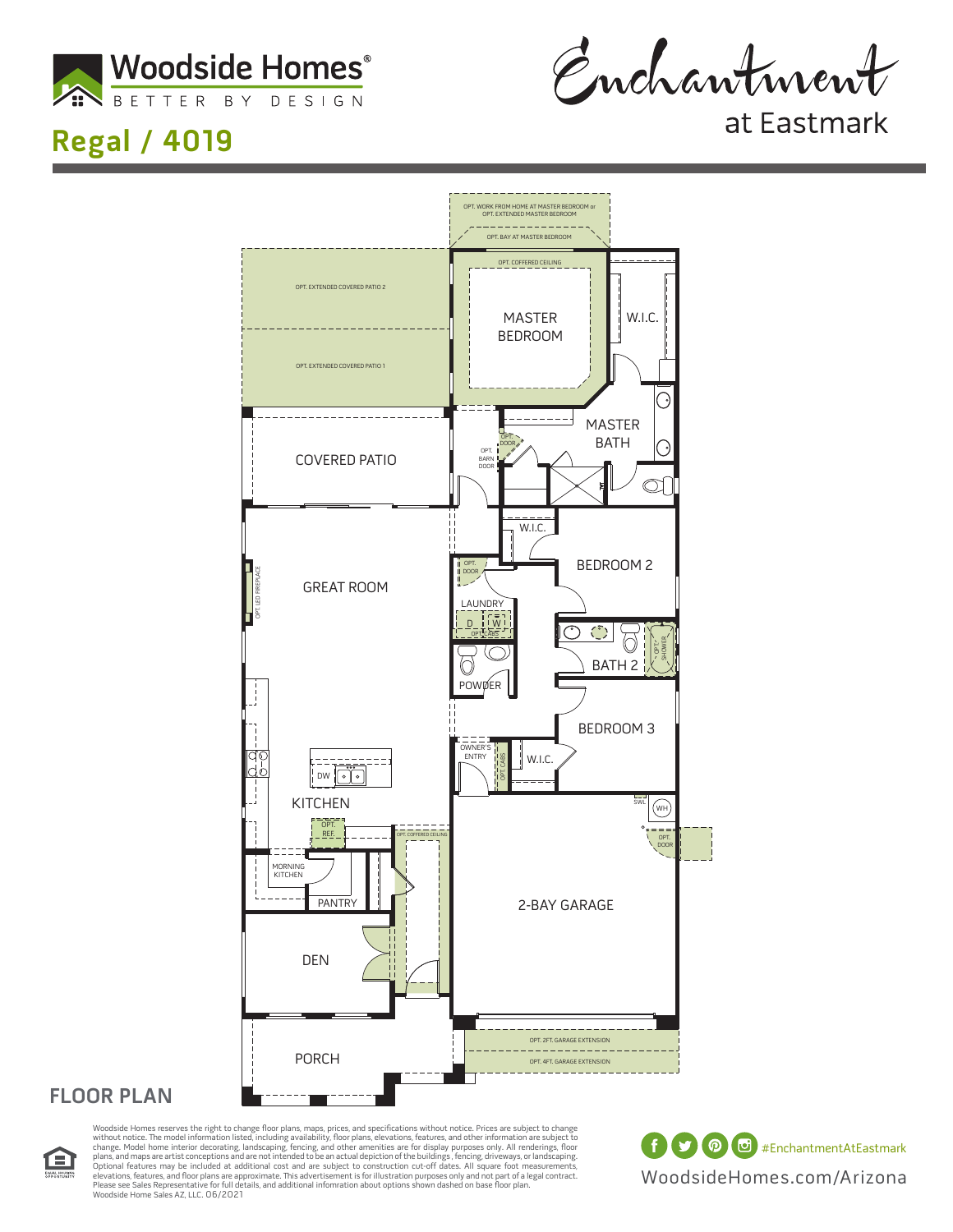

**OPTIONS**

Enchantment

at Eastmark



 $\overline{\phantom{a}}$ 

MASTER



. All renderings, floc<br>ways, or landscaping<br>foot measurement



Ξ